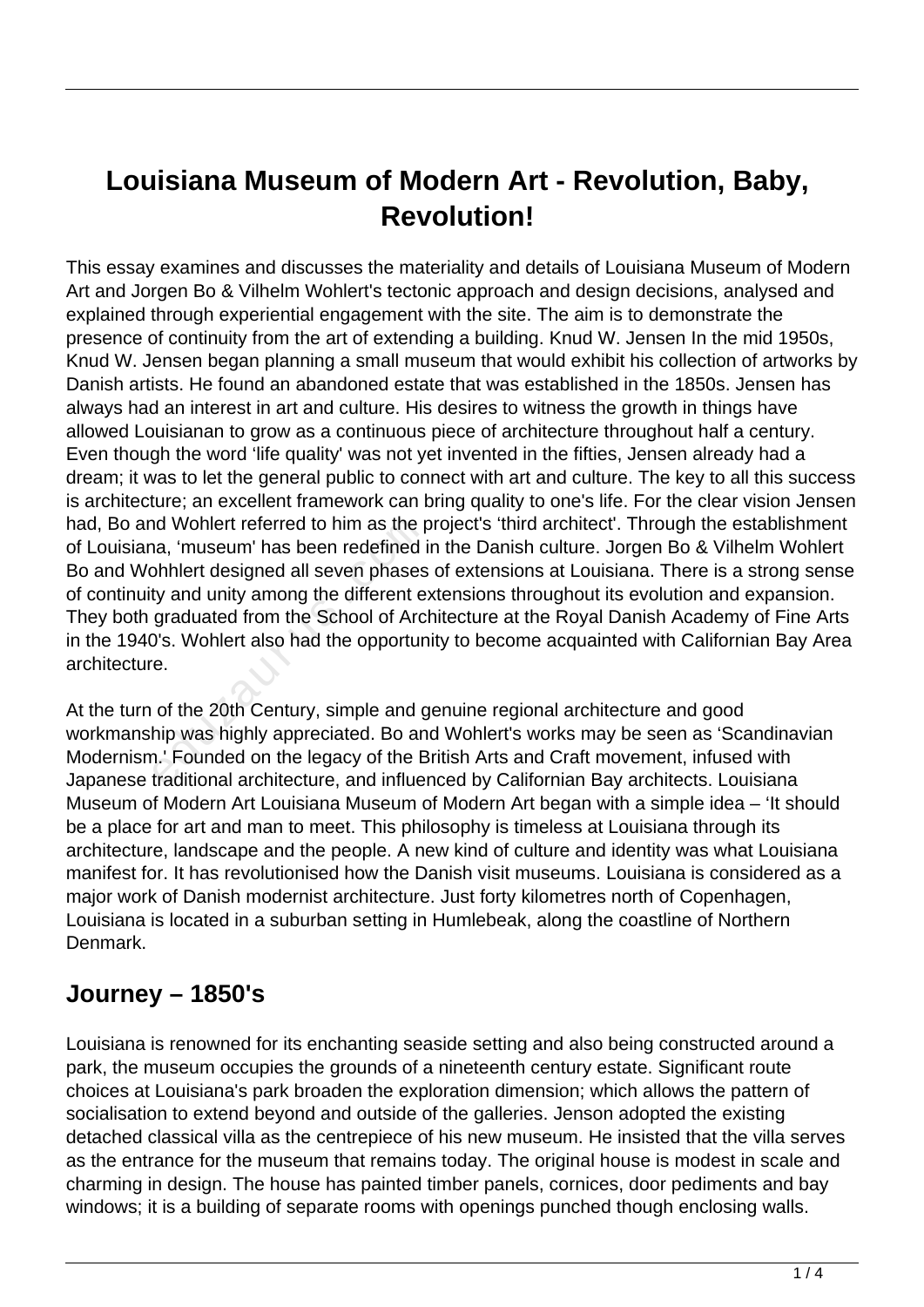#### **Lights – 1950's**

Bo and Wohlert were commissioned to design an extension to the villa that included three galleries in 1956. The design featured exposed structures, laminated wooden ceilings, and windows that open into the surroundings landscape; which contributed to a unique architectural lightness. The bricks on the floor were selected for their slightly irregular colours and most of the other materials were left in their natural state, so that the organic colours and textures provide decorations. The exception to the rule of unfinished material is the treatment of the brick walls, which were whitewashed. A sense of simplicity and site sensitivity were found and expressed through the materials and tectonic fabrication. In this phase of extension, lights speak to me the most. The relationship between space and light, inside and outside will lead you to become more engaged with the building, in which tectonic elements are the key. In the Lake Gallery, artworks are lit by a circular skylight. A wall of double heighted windows at the end of the room is the iconic scene at Louisiana.

The scenery acts as the background for the arts; the intimate relationship between the gallery and the lake reminds us that the building is a direct result of the setting and could not have been designed anywhere else.To archive such calm and constant character, Bo and Wohlert incorporated a 12 cm module into their design, that is the combined width of a brick and mortar joint, they multiply the module to a grid of 60 x 60 cm. This grid determines the size of the passages, the distance between the roof beams, and the width of the windows.The scale, materiality and context responding together with light create a spatial quality that is exclusive at Louisiana. The successful interplay between lights and architectural strategy has brought out the best of the site; with a frame to emphasize its uniqueness. Creating galleries with different types of lights to suit different types of art is an important aspect that must not be overlooked when designing for an art museum. In the Lantern Gallery, Bo and Wohlert have designed bands of windows at two different heights on each side of the room. anywhere else.To archive such ca<br>ed a 12 cm module into their design<br>multiply the module to a grid of 60<br>the distance between the roof bea<br>and context responding together<br>The successful interplay between<br>the site; with a f

The windows sit on and between the roof and beams that are exposed and extended beyond the exterior walls. Wohlert refers to this type of roof construction as a 'lantern'. The architects intended for light to change over the course of the day. A domestic setting is reinforced through the changes in the angle and intensity of the light. This gallery is of a brick; load-bearing structure with softwood beam and timber board ceiling. The side-lit gallery's natural light source relies on the floor-to-ceiling windows on two sides. During my visit, my observation was that it is almost impractical to have these many windows when designing for a museum; it leaves very little wall spaces for artworks to be hanged and displayed. Consequently, the characteristic of the material has defined the spatial quality for displaying another type of art. The ever-changing natural daylight takes part as a form of art. Not only can visitors enjoy the journey of walking though displayed artworks, it also takes them on a journey with time: as every second and every inch the daylight moves, it creates a new experience in the moment on site. The exhibits are set so as to emphasise and bring out the spatial qualities of the architectural space. Connecting between the galleries are series glass corridors that proceeds in a zig-zag form. Lights have deliberately interrupted the space with shadows that have been casted from the mullions.

The fabrication of the corridors adds depth and layers to the rustic brick tiled floor. Or a direct translation of the surrounding onto a whitewashed brick wall, that itself became art.Trees from the park on the other side of the threshold casting a dark shadow onto the white walls present itself as an abstract sensation; and when one look up to the Columbian pine timber ceiling, it all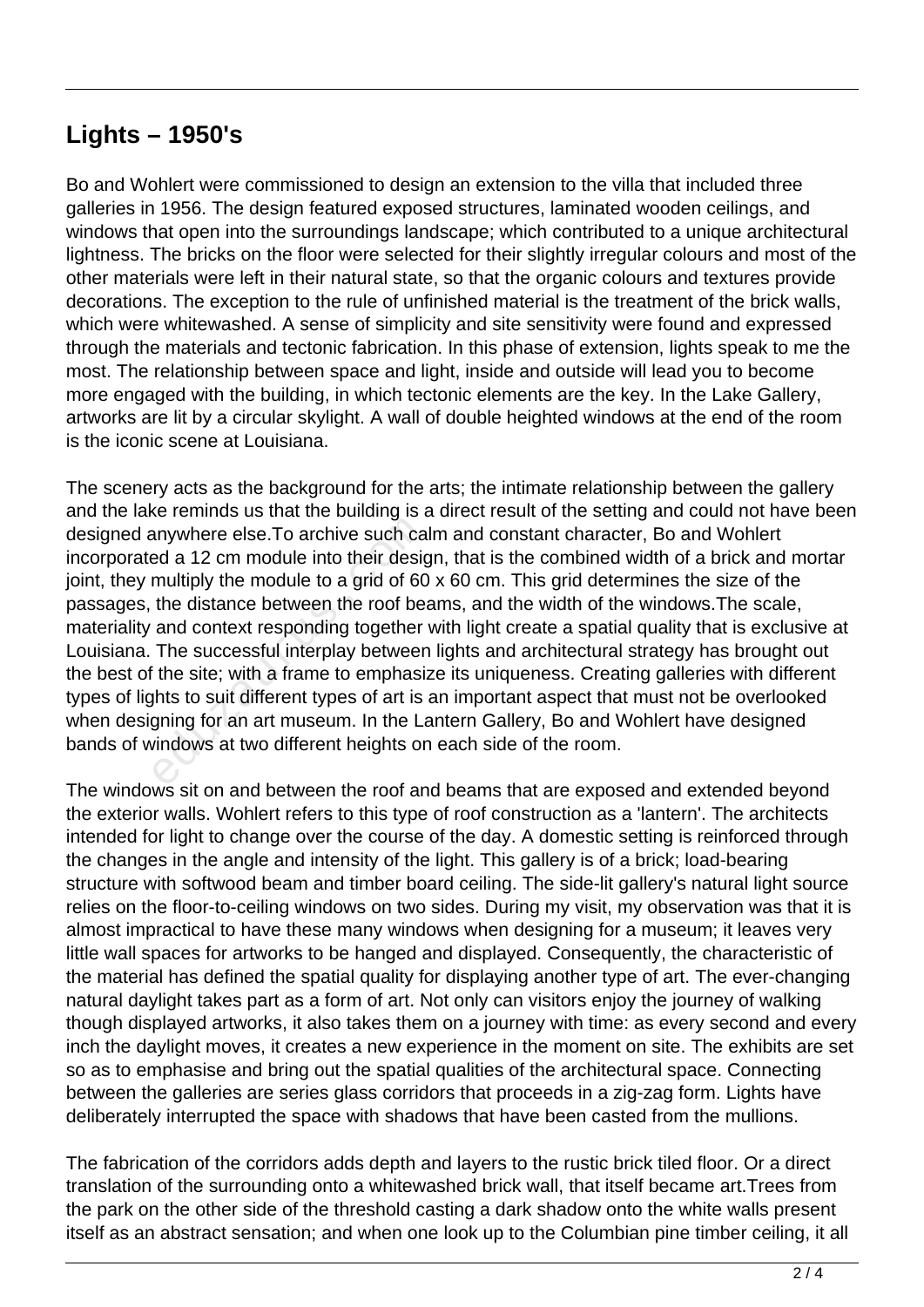make sense as the landscape, architecture and light grow into becoming a whole. The ways architectural fabrication echoes with its surrounding context from centuries ago make this spatial experience more compelling.

### **Revolution – mid 1960's to mid 1970's**

In contrast to the last extension, where light and spatial quality is the focus; Louisiana's ethos is the core to this extension. Between1967 to 1976, the museum conducted it's second phase of extension that included a cafeteria and a concert hall for musical performances, public debates and lectures, leading Louisiana to evolve into a cultural centre. This extension has changed the culture of museums; the concept was ground breaking at the time. In the sixties, museums were like cathedrals, to go in you had to keep quiet and be well prepared mentally. Louisiana was one of the first democratic museums; it is open-minded and inviting.

Wohler designed a square room with seats on two sides, so that the performers are surrounded by audiences and the audiences can see each other, creating a sense of community. By integrating a room with 250 timber weaved seats and matching dark timber floor, with whitewashed brick walls and the shore and Sweden set as the backdrop, ample daylight filing the space, the inclusion of a concert hall in the museum has shined a spotlight onto issues in the social condition to appreciating arts and culture freely during the sixties. Above the concert hall is the cafeteria. The cafeteria's interior materials are consistent with the existing extension promoting continuity in it's tectonic qualities. Bricks in the outer leaf of the wall are laid in a staggered diagonal pattern. On sunny days, the brickwork is thrown into high relief by a pattern of shadows that shifts with the time of day in the season.Bo and Wohlert designed the first exhibition building using a grid that determines the constructions of the place. ed brick walls and the shore and the inclusion of a concert hall in the condition to appreciating arts and cafeteria. The cafeteria's interior neontinuity in it's tectonic qualities. diagonal pattern. On sunny days, s that

At the end of the building they have rotated the room by thirty degrees to improve the views, while drawing, they have also rotated the external materials. What might seem to be the architect's invention is simply two sets of brick meeting at a thirty-degree angle. The roof construction is another tectonic detail that one would not miss. Gold anodised aluminium plate covers and protects the end of the soft wood beam from rainwater.The gold colour is earthy, it doesn't compete with the bricks or timber but instead it suggested how simple joints of materials could add a hint of poetic feel. The contrast of two totally different tectonic quality materials joining together to meet and compliment each other is inspiring experimentally. The extension for a concert hall and a cafeteria is an example of how architecture develops in our society. Not from a stylistic point of view, but about architecture as a cultural discipline. Deciding politically how we build our society.

### **Scale – 1980's**

Louisiana was the first significant commission of its architects, their approach to tectonic and spatial quality has evolved during the past quarter century. In this phase of extension, there are different heighted ceilings, which step up from one gallery to the next giving each room a different proportion and character. Even though the white brickworks is familiar from previous extensions in the museum, but the walls were plastered to reduce their texture, and the floor is covered with grey limestone, which avoid any spatial illumination. To the end of the hall, a staircase would lead visitors up to an open space that offers a panoramic view of the nature and the sea. A strip of window is extended horizontally at eye levels to display a moment in